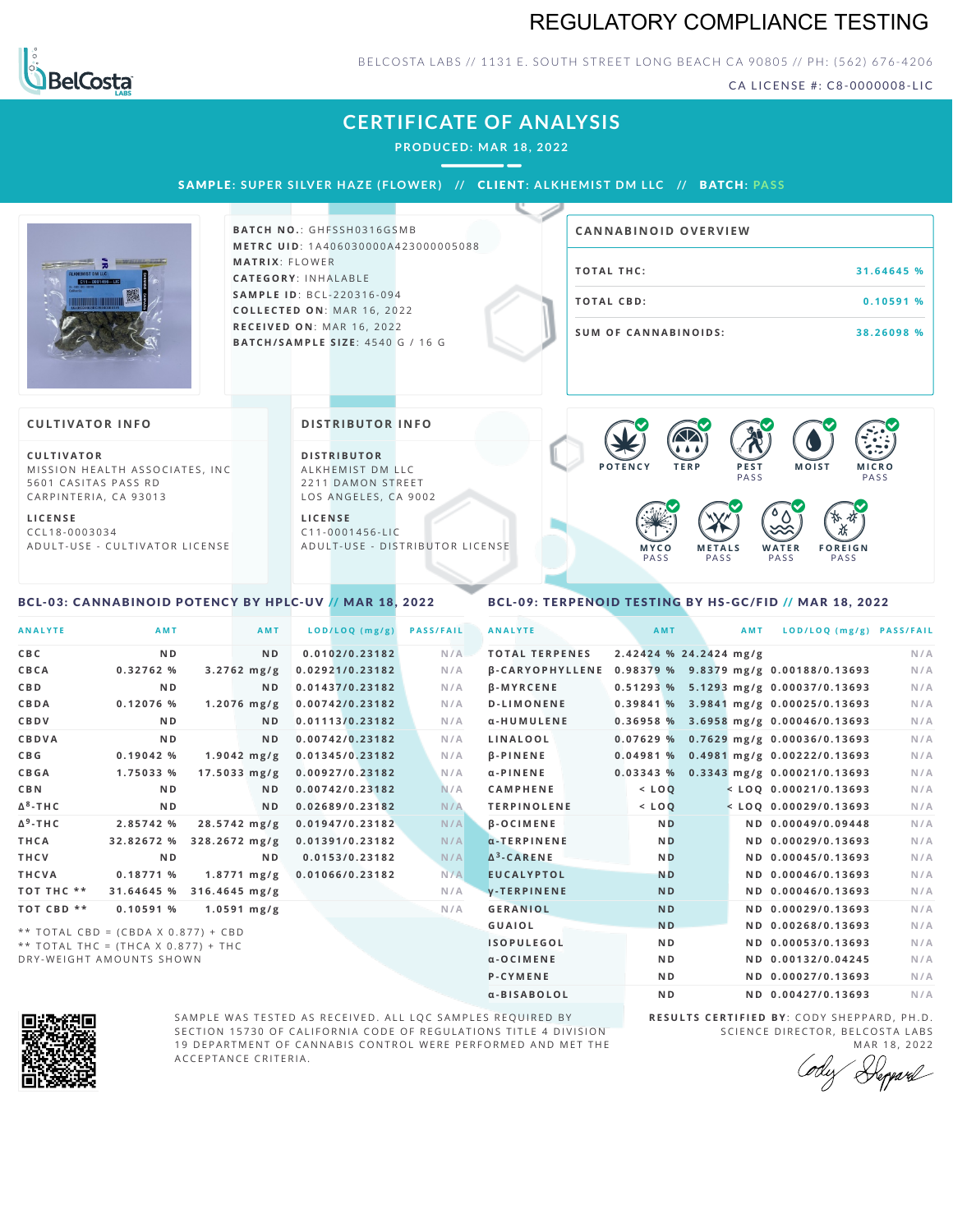# REGULATORY COMPLIANCE TESTING

#### <span id="page-1-0"></span>BCL-13: PESTICIDE TESTING BY GC/MS // MAR 18, 2022

| <b>ANALYTE</b>         | LIMIT         | AMT (µg/g)     | LOD/LOQ (µg/g)  | <b>PASS/FAIL</b> |
|------------------------|---------------|----------------|-----------------|------------------|
| <b>CAPTAN</b>          | $0.7 \mu g/g$ | N <sub>D</sub> | 0.03141/0.09512 | <b>PASS</b>      |
| <b>CHLORDANE</b>       | Any amt       | N <sub>D</sub> |                 | <b>PASS</b>      |
| <b>CHLORDANE CIS</b>   |               | N D            | 0.01111/0.03368 | N/A              |
| <b>CHLORDANE TRANS</b> |               | ND.            | 0.01063/0.03213 | N/A              |
| <b>CHLORFENAPYR</b>    | Any amt       | N <sub>D</sub> | 0.02395/0.07249 | <b>PASS</b>      |

| <b>ANALYTE</b>                      | LIMIT         | $AMT (\mu g/g)$ | LOD/LOQ (µg/g)  | <b>PASS/FAIL</b> |
|-------------------------------------|---------------|-----------------|-----------------|------------------|
| <b>CHLORPYRIFOS</b>                 | Any amt       | N D             | 0.01117/0.03392 | <b>PASS</b>      |
| <b>DICHLORVOS</b>                   | Any amt       | ND.             | 0.01176/0.03565 | <b>PASS</b>      |
| <b>METHYL PARATHION</b>             | Any amt       | N <sub>D</sub>  | 0.0135/0.0409   | <b>PASS</b>      |
| PENTACHLORONI-<br><b>TROBENZENE</b> | $0.1 \mu g/g$ | ND.             | 0.01403/0.04258 | <b>PASS</b>      |
|                                     |               |                 |                 |                  |

### BCL-05: RESIDUAL PESTICIDE ANALYSIS BY LC-MS/MS ESI // MAR 18, 2022

| <b>ANALYTE</b>             |                  | LIMIT $AMT (\mu g/g)$ | LOD/LOQ (µg/g) | <b>PASS/FAIL</b> | <b>ANALYTE</b>       |                  | LIMIT AMT $(\mu g/g)$ | LOD/LOQ (µg/g) PASS/FAIL |             |
|----------------------------|------------------|-----------------------|----------------|------------------|----------------------|------------------|-----------------------|--------------------------|-------------|
| <b>ABAMECTIN</b>           | $0.1 \mu g/g$    | N D                   | 0.01153/0.04   | <b>PASS</b>      | <b>MALATHION</b>     | $0.5 \mu g/g$    | N D                   | 0.00472/0.02             | <b>PASS</b> |
| <b>ACEPHATE</b>            | $0.1 \mu g/g$    | N D                   | 0.00368/0.02   | <b>PASS</b>      | <b>METALAXYL</b>     | $2 \mu g/g$      | N D                   | 0.00503/0.02             | PASS        |
| ACEQUINOCYL                | $0.1 \mu g/g$    | N D                   | 0.00417/0.02   | <b>PASS</b>      | <b>METHIOCARB</b>    | Any amt          | N D                   | 0.00503/0.02             | PASS        |
| <b>ACETAMIPRID</b>         | $0.1 \mu g/g$    | N D                   | 0.00464/0.02   | PASS             | METHOMYL             | 1 $\mu$ g/g      | N D                   | 0.00494/0.02             | PASS        |
| <b>ALDICARB</b>            | Any amt          | ND                    | 0.01109/0.04   | <b>PASS</b>      | <b>MEVINPHOS</b>     | Any amt          | N D                   |                          | PASS        |
| <b>AZOXYSTROBIN</b>        | $0.1 \mu g/g$    | N D                   | 0.00639/0.02   | <b>PASS</b>      | <b>MEVINPHOSI</b>    |                  | N D                   | 0.00163/0.0084           | N/A         |
| <b>BIFENAZATE</b>          | $0.1 \mu g/g$    | N D                   | 0.00355/0.02   | <b>PASS</b>      | <b>MEVINPHOS II</b>  |                  | N D                   | 0.00542/0.0316           | N/A         |
| <b>BIFENTHRIN</b>          | $3 \mu g/g$      | ND                    | 0.00473/0.04   | <b>PASS</b>      | MYCLOBUTANIL         | $0.1 \mu g/g$    | N D                   | 0.00867/0.04             | PASS        |
| <b>BOSCALID</b>            | $0.1 \mu g/g$    | N D                   | 0.00494/0.02   |                  | PASS NALED           | 0.1 µg/g         | N D                   | 0.00328/0.02             | PASS        |
| CARBARYL                   | $0.5 \, \mu g/g$ | N D                   | 0.00295/0.02   | PASS             | OXAMYL               | $0.5 \, \mu g/g$ | N D                   | 0.00455/0.02             | PASS        |
| CARBOFURAN                 | Any amt          | N D                   | 0.00613/0.02   | PASS             | PACLOBUTRAZOL        | Any amt          | N D                   | 0.00714/0.04             | PASS        |
| CHLORANTRANIL-             | $10 \mu g/g$     | N D                   | 0.00697/0.04   | PASS             | <b>PERMETHRIN</b>    | $0.5 \mu g/g$    | N D                   |                          | PASS        |
| <b>IPROLE</b>              |                  |                       |                |                  | PERMETHRIN CIS       |                  | N D                   | 0.00237/0.0082           | N/A         |
| <b>CLOFENTEZINE</b>        | $0.1 \mu g/g$    | N D                   | 0.0054/0.02    | <b>PASS</b>      | PERMETHRIN TRANS     |                  | N D                   | 0.00245/0.0118           | N/A         |
| COUMAPHOS                  | Any amt          | N D                   | 0.00215/0.02   | <b>PASS</b>      | <b>PHOSMET</b>       | $0.1 \mu g/g$    | N D                   | 0.0043/0.02              | PASS        |
| CYFLUTHRIN                 | $2 \mu g/g$      | N D                   | 0.05508/0.2    | <b>PASS</b>      | PIPERONYLBUTO-       | $3 \mu g/g$      | N D                   | 0.00247/0.02             | PASS        |
| <b>CYPERMETHRIN</b>        | 1 $\mu$ g/g      | N D                   | 0.00556/0.04   | <b>PASS</b>      | XIDE                 |                  |                       |                          |             |
| <b>DAMINOZIDE</b>          | Any amt          | N D                   | 0.00227/0.04   | PASS             | <b>PRALLETHRIN</b>   | $0.1 \mu g/g$    | N D                   | 0.00392/0.02             | PASS        |
| <b>DIAZINON</b>            | $0.1 \mu g/g$    | N D                   | 0.00487/0.02   | <b>PASS</b>      | PROPICONAZOLE        | $0.1 \mu g/g$    | N D                   | 0.0024/0.02              | PASS        |
| <b>DIMETHOATE</b>          | Any amt          | N D                   | 0.00354/0.02   | <b>PASS</b>      | <b>PROPOXUR</b>      | Any amt          | N D                   | 0.00374/0.02             | PASS        |
| <b>DIMETHOMORPH</b>        | $2 \mu g/g$      | N D                   |                | <b>PASS</b>      | <b>PYRETHRINS</b>    | $0.5 \mu g/g$    | N D                   | 0.00726/0.04             | PASS        |
| <b>DIMETHOMORPH I</b>      |                  | N D                   | 0.00109/0.0078 | N/A              | <b>PYRIDABEN</b>     | $0.1 \mu g/g$    | N D                   | 0.0034/0.02              | PASS        |
| <b>DIMETHOMORPH II</b>     |                  | ND                    | 0.0015/0.0122  | N/A              | <b>SPINETORAM</b>    | $0.1 \mu g/g$    | N D                   |                          | PASS        |
| <b>ETHOPROPHOS</b>         | Any amt          | N D                   | 0.0041/0.02    | <b>PASS</b>      | <b>SPINETORAM J</b>  |                  | N D                   | 0.00329/0.016            | N/A         |
| <b>ETOFENPROX</b>          | Any amt          | N D                   | 0.00274/0.02   | <b>PASS</b>      | <b>SPINETORAM L</b>  |                  | N D                   | 0.00157/0.016            | N/A         |
| <b>ETOXAZOLE</b>           | $0.1 \mu g/g$    | N D                   | 0.00385/0.02   | PASS             | <b>SPINOSAD</b>      | $0.1 \mu g/g$    | N D                   |                          | PASS        |
| <b>FENHEXAMID</b>          | $0.1 \mu g/g$    | N D                   | 0.01055/0.02   | <b>PASS</b>      | SPINOSAD A           |                  | N D                   | 0.00205/0.01438          | N/A         |
| <b>FENOXYCARB</b>          | Any amt          | N D                   | 0.00175/0.02   | <b>PASS</b>      | SPINOSAD D           |                  | N D                   | 0.00104/0.00498          | N/A         |
| <b>FENPYROXIMATE</b>       | 0.1 µg/g         | N D                   | 0.00481/0.02   | <b>PASS</b>      | <b>SPIROMESIFEN</b>  | 0.1 µg/g         | N D                   | 0.00944/0.04             | PASS        |
| <b>FIPRONIL</b>            | Any amt          | N D                   | 0.00478/0.02   | PASS             | <b>SPIROTETRAMAT</b> | $0.1 \, \mu g/g$ | N D                   | 0.00208/0.02             | PASS        |
| FLONICAMID                 | $0.1 \mu g/g$    | N D                   | 0.00398/0.02   | PASS             | SPIROXAMINE          | Any amt          | N D                   | 0.00344/0.02             | PASS        |
| <b>FLUDIOXONIL</b>         | $0.1 \mu g/g$    | N D                   | 0.01369/0.04   | PASS             | <b>TEBUCONAZOLE</b>  | $0.1 \mu g/g$    | N D                   | 0.00816/0.04             | PASS        |
| HEXYTHIAZOX                | $0.1 \mu g/g$    | N D                   | 0.00297/0.02   | PASS             | <b>THIACLOPRID</b>   | Any amt          | N D                   | 0.0039/0.02              | PASS        |
| <b>IMAZALIL</b>            | Any amt          | N D                   | 0.0056/0.02    | PASS             | <b>THIAMETHOXAM</b>  | $5 \mu g/g$      | N D                   | 0.00358/0.02             | PASS        |
| <b>IMIDACLOPRID</b>        | 5 µg/g           | N D                   | 0.00645/0.02   | <b>PASS</b>      | TRIFLOXYSTROB-<br>ΙN | $0.1 \mu g/g$    | N D                   | 0.00421/0.02             | PASS        |
| KRESOXIM-<br><b>METHYL</b> | $0.1 \mu g/g$    | N D                   | 0.00339/0.02   | PASS             |                      |                  |                       |                          |             |